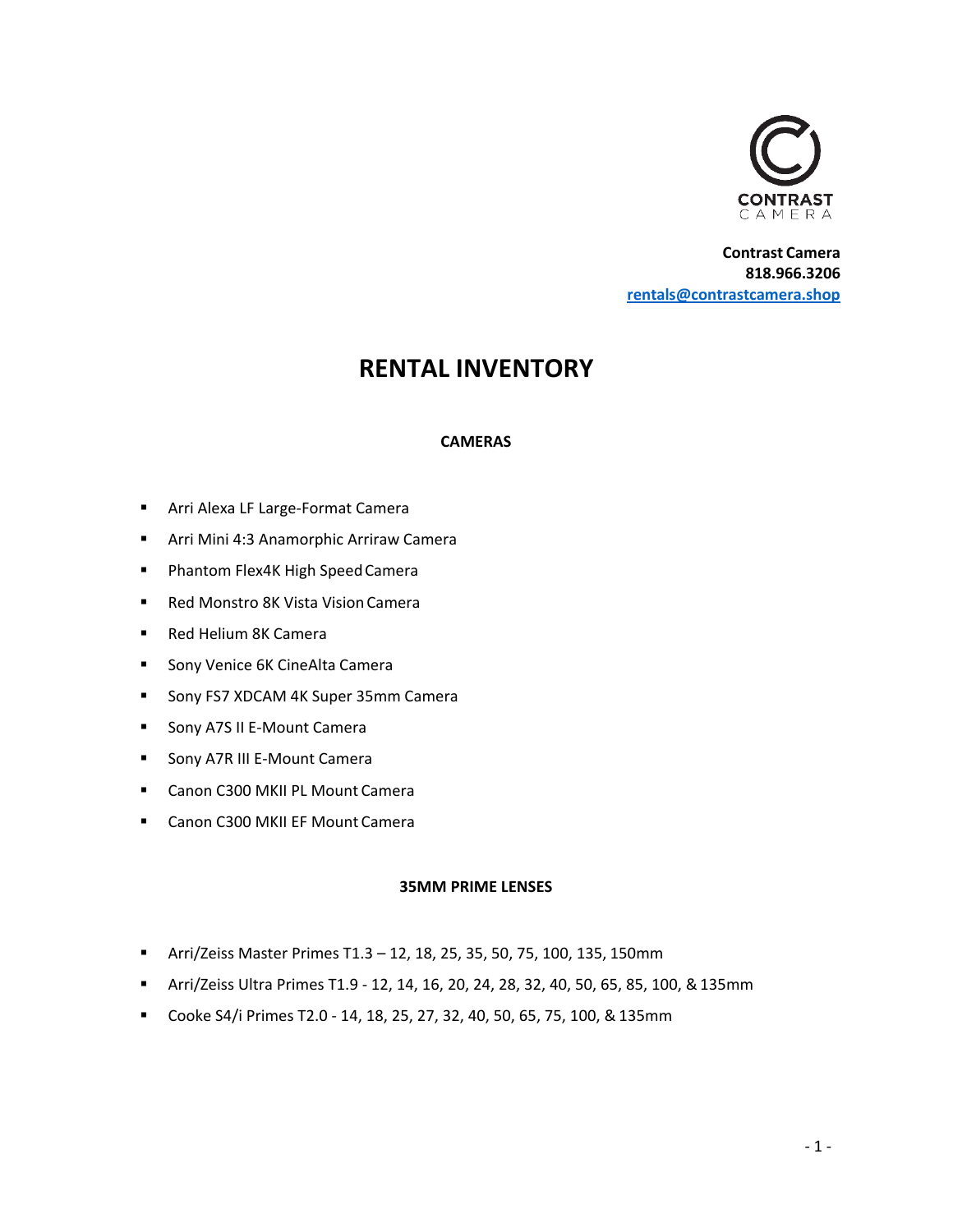- Cooke Panchro/I Classic 18, 25, 32, 40, 50, 75, & 100mm
- Cooke Mini S4/i T2.8 18, 21, 25, 32, 50, 65, 75, 100, & 135mm
- Leica Summilux-C T1.4 16, 18, 21, 25, 29, 35, 40, 50, 65, 75, 100, & 135mm
- Leica Summicron-C T2.0 15, 18, 21, 25, 29, 35, 40, 50, 75, 100, & 135mm

#### **LARGE FORMAT PRIME LENSES**

- Cooke S7/i Full Frame T2 25, 32, 40, 50, 75, 100, & 135mm
- Leica Thalia Primes 30, 35, 45, 70, 100, & 180mm
- Sigma FF High-Speed Primes 14, 20, 24, 35, 50, 85, & 135mm (PL Mount)
- Zeiss Compact Prime CP.2 Super Speeds T1.5 35, 50, & 85mm (PL or EF Mount)
- Zeiss Compact Prime CP.3 15, 18, 21, 25, 28, 35, 50, 85, 100, & 135mm (PL or EF Mount)
- Leica R Cinema-Modified EF Mount Primes 19, 21, 24, 28, 35, 50, 60, 80, 90, 100, 180, & 350mm
- Canon FL Cinema-Modified EF Mount Primes 19, 28, 35, 55, & 85mm
- Canon FD Cinema-Modified EF Mount Primes 24, 28, 35, 55, 85, & 100mm

#### **VINTAGE PRIME LENSES**

- Zeiss Super Speeds T1.3 18, 25, 35, 50, & 85mm
- Zeiss Standard Speeds T2.1 10, 12, 14, 100, & 135mm
- Cooke Speed Panchro TLS Rehoused Lenses 18, 25, 32, 40, 50, 75, 100, & 152mm
- Super Baltars TLS Rehoused Lenses 20, 25, 35, 50, 75, & 100mm
- Canon K35 TLS Rehoused Lenses 18, 24, 35, 55, & 85mm

#### **ANAMORPHIC LENSES**

- Master Anamorphic Primes 28, 35, 40, 50, 60, 75, 100, & 135mm
- Cooke Anamorphic SF "Special Flare" Primes 25, 32, 40, 50, 75, & 100mm
- Cooke Anamorphic Primes 25, 32, 40, 50, 75, & 100mm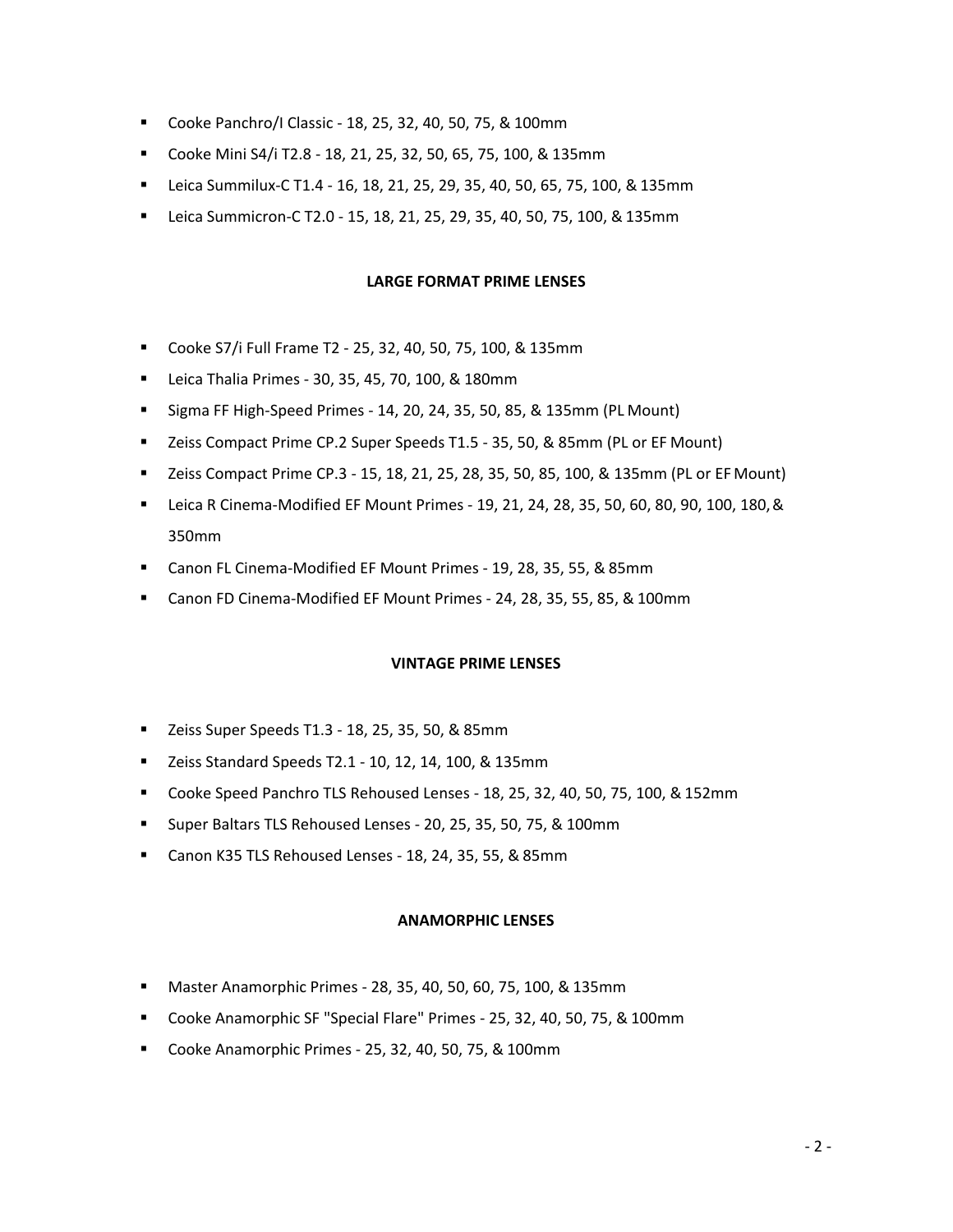- Kowa Anamorphic Primes 40, 50, 75, & 100mm
- Lomo Squarefront Anamorphic Primes 35, 50, & 75mm

# **CINEMA ZOOM LENSES**

- Angenieux Optimo Style 16-40mm T2.8 Lens
- Angenieux EZ-1 30-90mm (S35) / 45-135mm (FF) Zoom Lens
- Angenieux EZ-2 15-40mm (S35) / 22-60mm (FF) Zoom Lens
- Angenieux Optimo 15-40mm T2.6 Zoom Lens
- Angenieux Optimo 28-76mm T2.6 Zoom Lens
- Angenieux Optimo 45-120mm T2.8 Zoom Lens
- Angenieux Optimo 24-290mm T2.8 Zoom Lens
- Canon Cine-Servo 17-120mm T2.95 (PL or EF Mount)
- Canon Cinema Zoom CN-E 15.5-47mm T2.8 (PL or EF Mount)
- Canon Cinema Zoom CN-E 30-105mm T2.8 (PL or EF Mount)
- Canon Cinema Zoom CN-E 14.5-60mm PL T2.6
- Canon Cinema Zoom CN-E 30-300mm PL T2.95
- Canon Cine-Servo 50-1,000mm PL T5.0
- Fujinon Cabrio 19-90mm V2 T2.9
- Fujinon Cabrio Premier 20-120mm T3.5
- **EXECT:** Fujinon 25-300mm Cabrio Premier Zoom T3.5
- Arri/Fujinon Alura 15.5-45mm Zoom T2.8
- Arri/Fujinon Alura 30-80mm Zoom T2.8
- Arri/Fujinon Alura 18-80mm Zoom T2.6
- Arri/Fujinon Alura 45-250mm Zoom T2.6
- Zeiss CZ.2 15-30mm Cinema Zoom T2.9 (PL or EF Mount)
- Zeiss CZ.2 28-80mm Cinema Zoom T2.9 (PL or EF Mount)
- Zeiss CZ.2 70-200mm Cinema Zoom T2.9 (PL or EF Mount)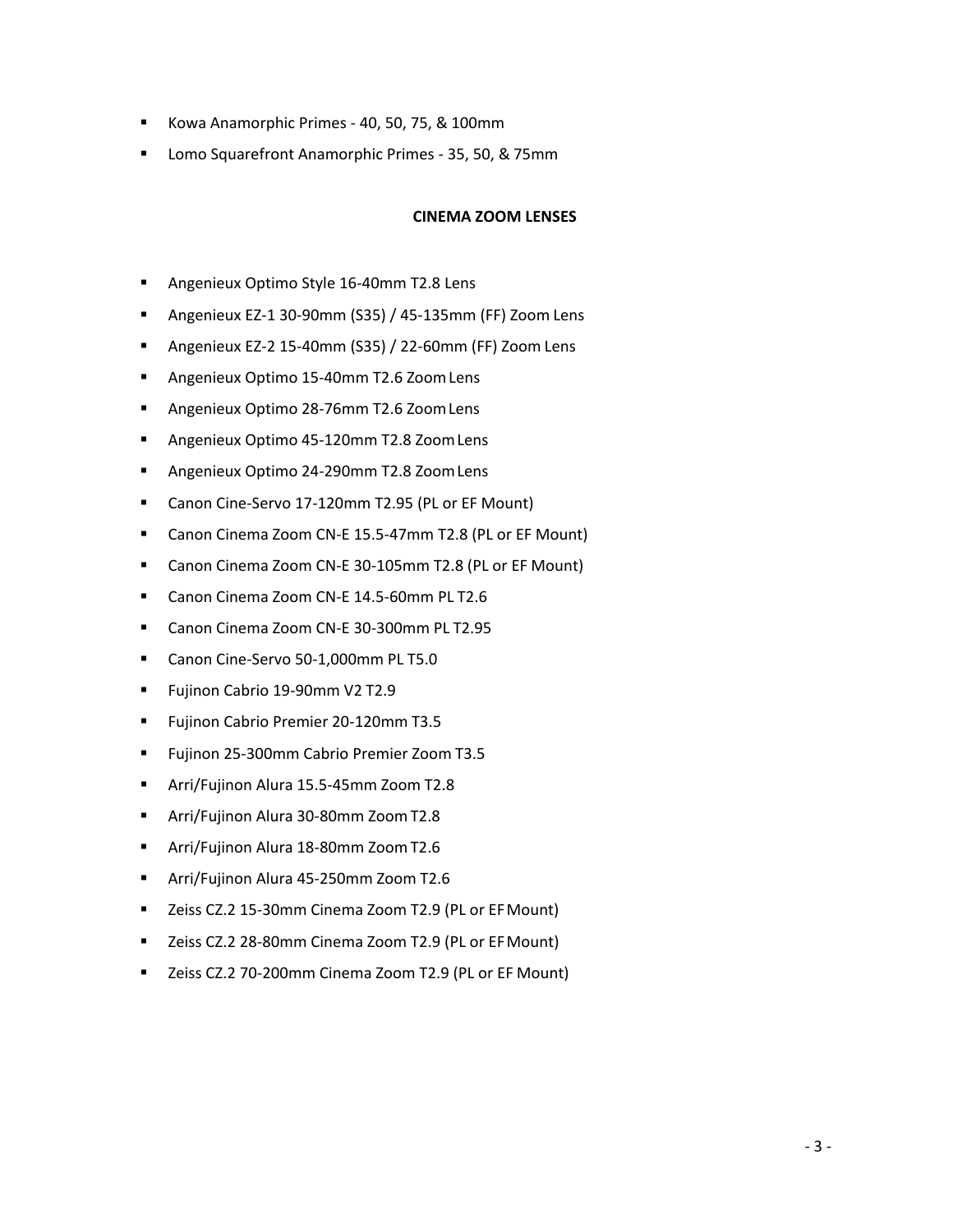# **MACRO LENSES**

- Arri 16mm Macro T2.1
- Arri 24mm Macro T2.1
- Arri 32mm Macro T2.1
- Arri 40mm Macro T2.1
- Arri 50mm Macro T3
- Arri 100mm Macro T3
- Arri 200mm Macro T4.3
- Zeiss 60mm Macro T2.8
- Leica 60mm Macro T2.8
- Tokina 100mm Macro T2.9 (PL, EF, or E-Mount)

# **SPECIALTY LENSES**

- Century Optics Swing Shift Lens System (18, 24, 35, 55, 90, & 135mm)
- Nikkor 8mm Fisheye T2.8

#### **DSLR ZOOM LENSES**

- Canon 16-35mm L Series II USM Zoom f2.8
- Canon 24-70mm L Series Zoom f2.8
- Canon 24-105mm Zoom f4
- Canon 70-200mm L Series II USM Zoom f2.8
- Leica R 21-35mm EF Zoom f3.5
- Leica R 28-70mm EF Zoom f3.5
- Leica R 80-200mm EF Zoom f4.0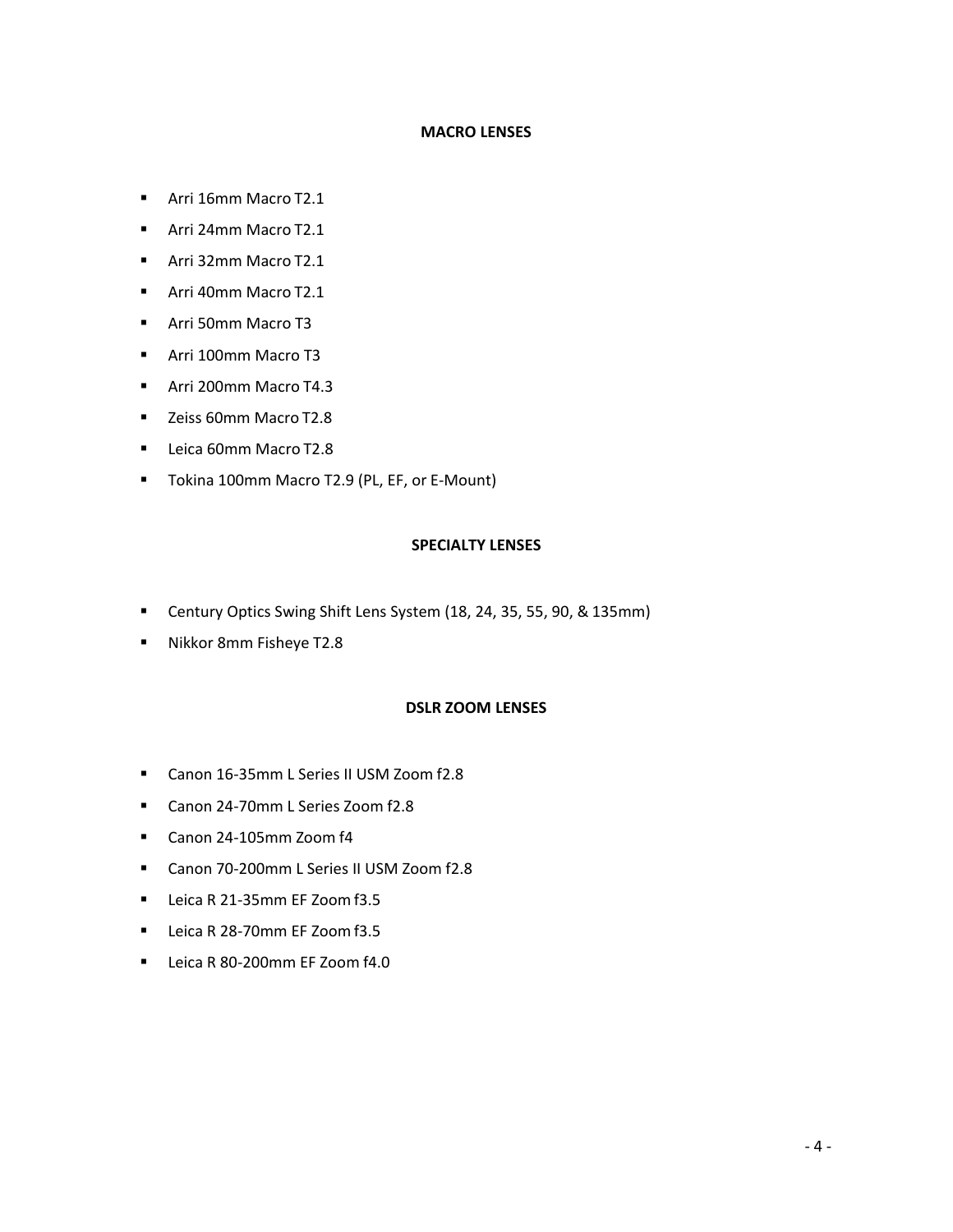# **DIRECTOR'S VIEWFINDERS**

- Arri Super 35mm Director's Finder
- Kisch Super 35mm/Anamorphic Director's Finder

# **EXTENDERS**

- **IB/E Optics PLx2 2x Extender**
- **IB/E Optics PLx1.4 1.4x Extender**
- IB/E Optics S35xFF Expander
- Canon EOS 2x Extender III
- Canon EOS 1.4x Extender III

# **LENS ADAPTERS**

- PL to Sony E-Mount Adapter
- EOS to Sony E-Mount Adapter
- EOS to Sony E-Mount Speed Booster
- IB/E Optics HDx35 MKII B4 to PL Lens Adapter
- EOS to RED DSMC1 / DSMC2 Mount Adapter

# **MONITORS**

- Sony PVM-A170 17" OLED Monitor
- Sony PVM-A250 25" OLED Monitor
- SmallHD 1303 13" Monitor
- SmallHD 703 7" UltraBright Monitor
- SmallHD 702 7" OLED Monitor
- SmallHD 702 7" High Bright Monitor
- SmallHD 503 5" Monitor
- SmallHD 502 5" Monitor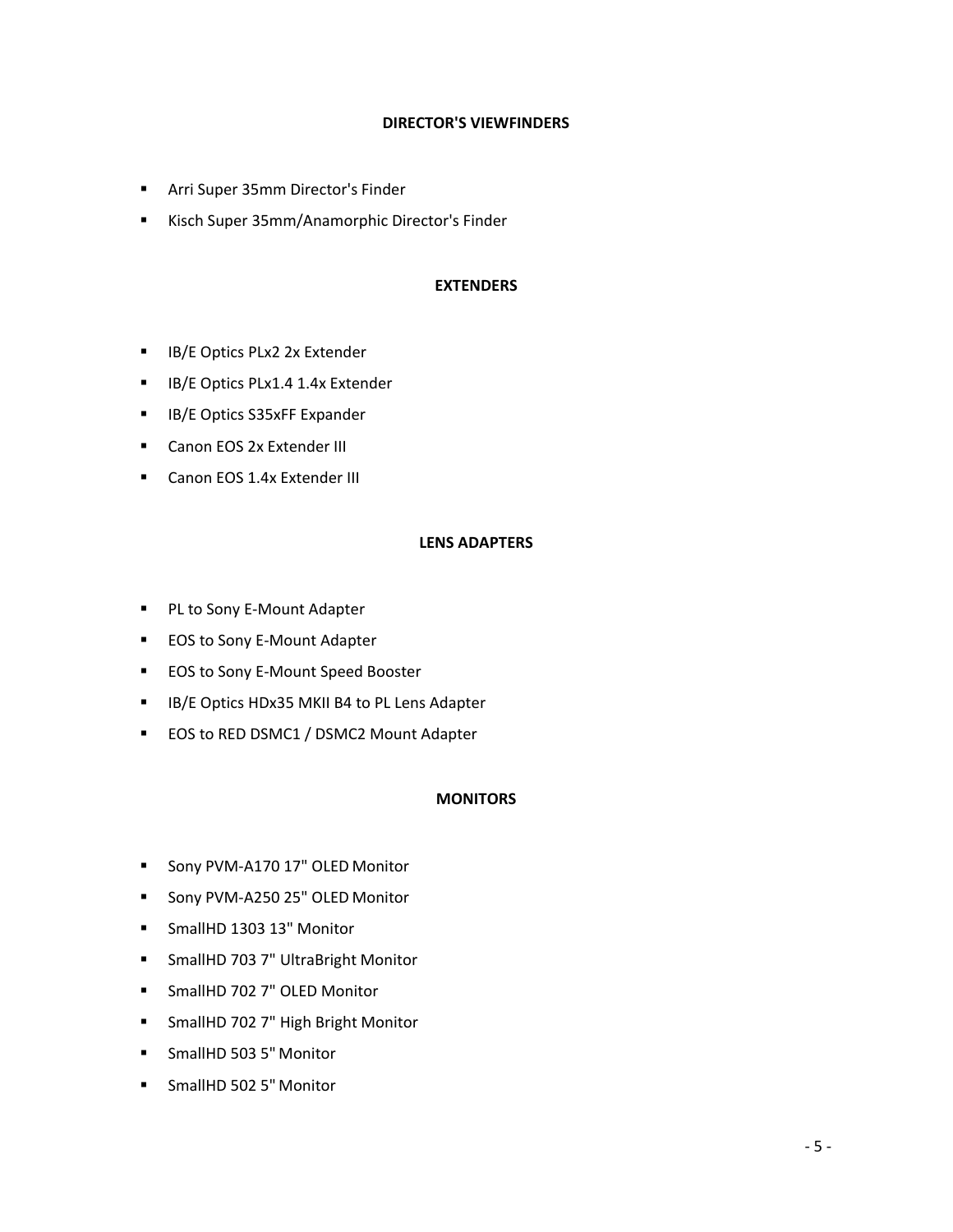- Panasonic BT-LH1700 17" LCD Monitor
- Panasonic BT-LH1760 17" LCD Monitor
- TV Logic LVM-075A 7" FHD Monitor
- TV Logic FVM-056WP 5.6" HD Monitor
- TV Logic FVM-058W 5.5" HD Monitor
- Flander's CM250 25" HD Monitor

# **RECORDERS**

- Convergent Design Odyssey 7Q+ OLED Monitor/Recorder
- Atomos Shogun Inferno Monitor/Recorder

#### **MANUAL FOLLOW FOCUSES**

- Arri FF-5 Follow Focus
- Arri FF-4 Follow Focus
- Arri MFF-2 Lightweight Follow Focus
- Arri MFF-1 Lightweight Follow Focus

# **WIRELESS FOLLOW FOCUSES**

- Preston FIZ3 3-Channel Wireless System
- Preston G4 Single-Channel with MDR-4 System
- **E** Arri WCU-4 3-Channel Wireless System
- Arri SXU-1 Single-Channel with AMC-1 System
- Heden Carat Single-Channel System
- Bartech Analogue Single-Channel System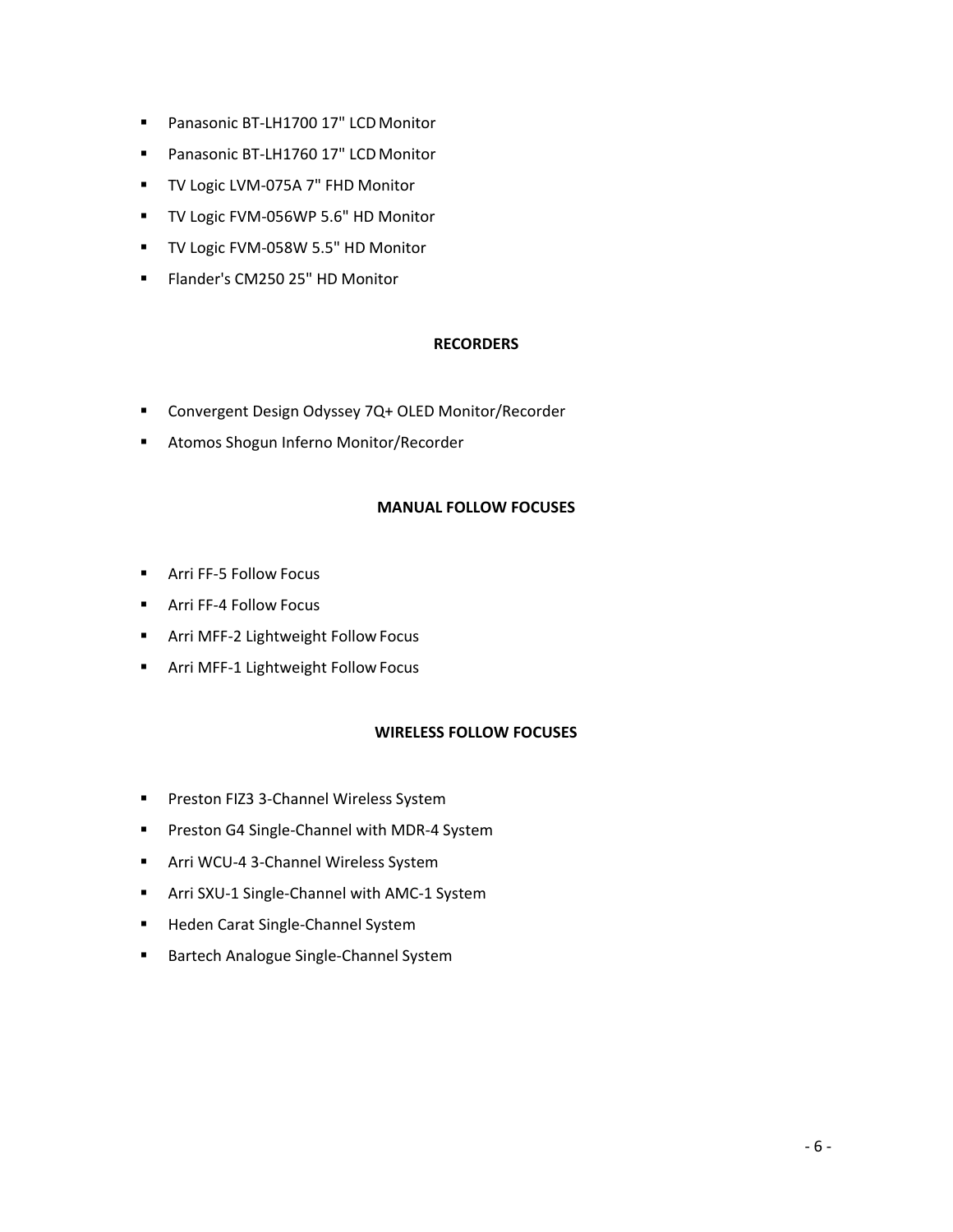#### **MATTEBOXES**

- Arri MB-18 4x5 Mattebox
- Arri MB-19 4x5 Mattebox
- Arri MB-20 II 4x5 Mattebox
- Arri LMB-4x5 Clip-On Mattebox
- Arri LMB-25 4x5 Clip-On Mattebox
- Arri MMB-2 4x5 Clip-On LWS Mattebox
- Arri MMB-1 4x5 LWS Mattebox
- Bright Tangerine Misfit Atom 4x5 Clip-On Mattebox
- Arri MB-14 6x6 Mattebox
- Arri LMB-6 6x6 Clip-On Mattebox
- Arri LMB-4 6x6 Clip-On Mattebox

#### **WIRELESS VIDEO**

- Teradek Bolt 300 Wireless Transmitter / Receiver System 1:1
- Teradek Bolt 300 Dual Receiver Wireless System 1:2
- Teradek Bolt 500 Wireless Transmitter / Receiver System 1:1
- Teradek Bolt 500 Dual Receiver Wireless System 1:2
- Teradek Bolt 600 Wireless Transmitter / Receiver System 1:1
- Teradek Bolt 600 Dual Receiver Wireless System 1:2
- Teradek Bolt 1,000 Wireless Transmitter / Receiver System 1:1
- Teradek Bolt 1,000 Dual Receiver Wireless System 1:2
- Teradek Bolt 2,000 Wireless Transmitter / Receiver System 1:1
- Teradek Bolt 2,000 Dual Receiver Wireless System 1:2
- Teradek Bolt 3,000 Wireless Transmitter / Receiver System 1:1
- Teradek Bolt 3,000 Dual Receiver Wireless System 1:2
- Teradek Bolt 3,000 XT Wireless Transmitter / Receiver System 1:1
- Teradek Bolt 3,000 XT Dual Receiver Wireless System 1:2
- Teradek Bolt Sidekick II Receiver (for Bolt 500, 1,000, & 3,000)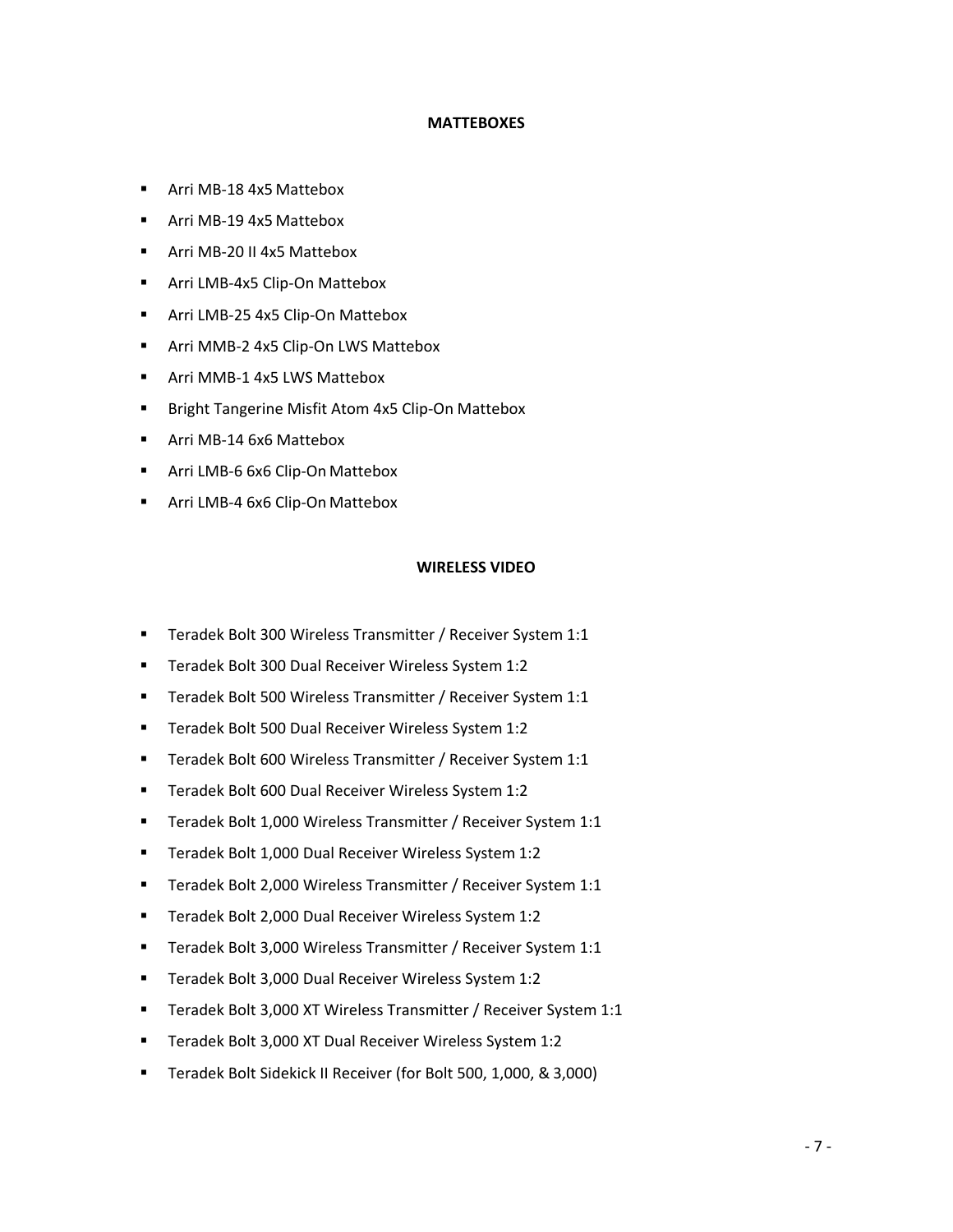- Paralinx Tomahawk Wireless Transmitter / Receiver System 1:1
- Paralinx Tomahawk Dual Receiver Wireless System 1:2
- Paralinx Tomahawk2 Wireless Transmitter / Receiver System 1:1
- Paralinx Tomahawk2 Dual Receiver Wireless System 1:2

# **HANDHELD**

- Spidergrips Handheld System (15mm or 19mm)
- Element Technica Mantis Handheld System
- Easyrig Vario 5 Cinema 3 w/ 5" Arm (11-38 lbs)
- Easyrig Vario 5 Cinema 3 w/ 9" Arm (11-38 lbs)
- Easyrig Vario 5 Cinema 3 w/ Flowcine Serene Arm (11-38 lbs)

# **BATTERIES**

- Anton Bauer VCLX Block Batteries
- Anton Bauer Cine 150 Batteries
- Anton Bauer Dionic HC Batteries
- Anton Bauer Hytron 140 Batteries
- Core SWX HyperCore 98Wh 14.8V V-Mount Battery
- Core SWX HyperCore 98Wh 14.8V Gold Mount Battery
- Core SWX HyperCore 150Wh 14.8V Gold Mount Battery

# **SUPPORT**

- O'Connor 120EX Fluid Head
- O'Connor 2575 Fluid Head
- O'Connor 2560 Fluid Head (Mitchell or 150mm)
- O'Connor 2060 Fluid Head
- O'Connor Mitchell Standard Legs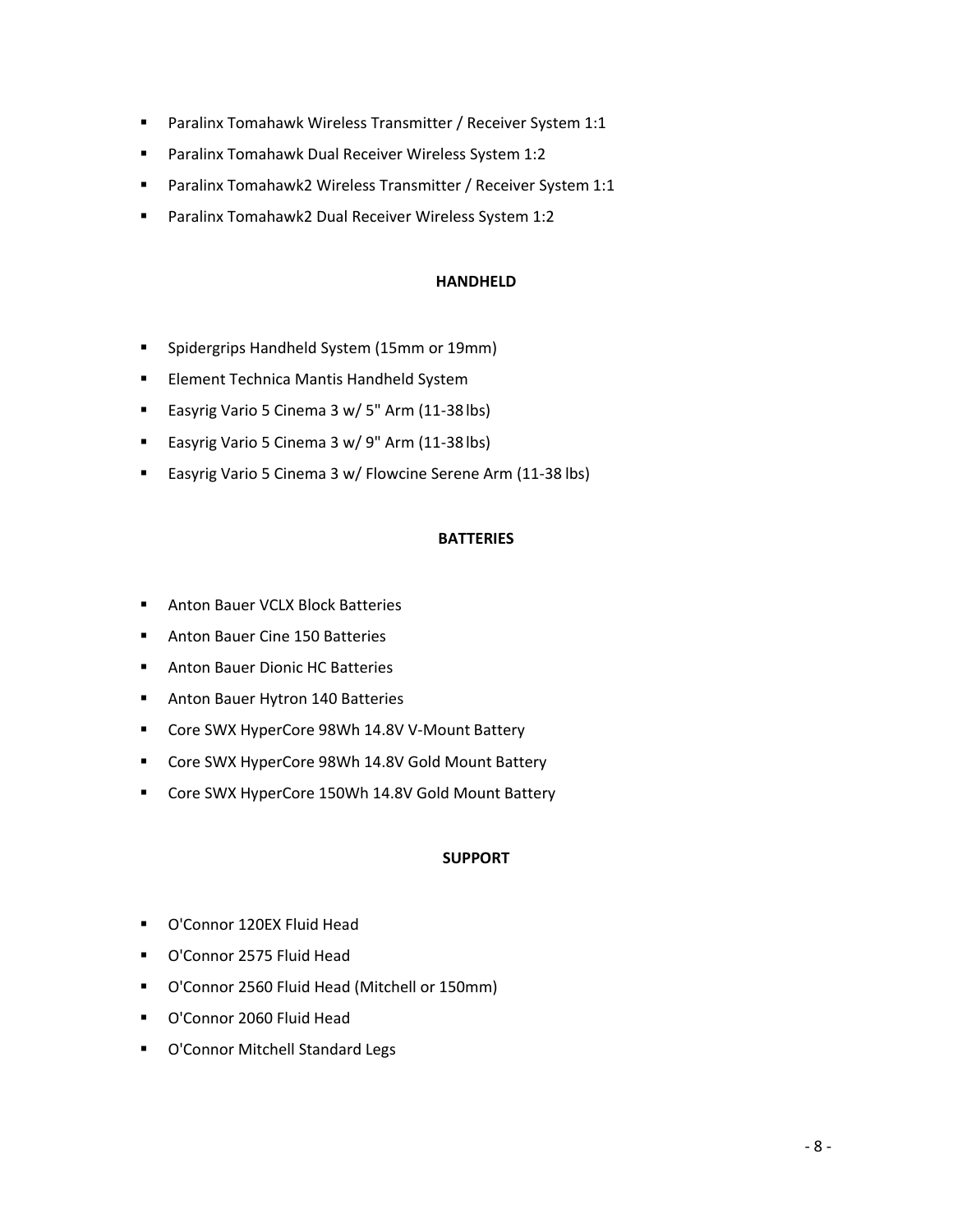- O'Connor Mitchell Baby Legs
- Ronford Baker Mitchell Standard Legs
- Ronford Baker Mitchell Baby Legs
- Mitchell High Hat
- Mitchell Low Hat
- Sachtler 150mm Standard Legs
- Sachtler 150mm Baby Legs
- O'Connor 1030 Fluid Head & Legs
- Sachtler Video 20 Fluid Head & Legs
- Cartoni Focus Fluid Head & Legs
- 100mm High Hat
- Manfrotto 501 Video Tripod with Soft Case
- Cartoni Lambda 2-Axis Head
- Cartoni C40 Dutch Head
- Tango II Swing Head
- Ronford Baker Rolling Spreaders
- Sachtler Rolling Spreaders
- CineSaddle Marsupial Support Bag

# **FILTERS**

- Leica Cine MacroLux Diopters +.5, +1, & +2 (95mm Clamp-On)
- 4x5 Firecrest IRND .3, .6, .9, 1.2, 1.5, 1.8, 2.1, & 2.7
- 4x5 Mitomo True ND .3, .6, .9, 1.2, 1.5, 1.8, & 2.1
- 4x5 Schneider Antique Suede 1, 2, & 3
- 4x5 Schneider Black Frost 1/8, 1/4, 1/2, 1, & 2
- 4x5 Schneider Circular True-Pol
- 4x5 Schneider Classic Soft 1/8, 1/4, 1/2, 1, & 2
- 4x5 Schneider Clear
- 4x5 Schneider Geared Rota-Pola
- 4x5 Schneider Hollywood Black Magic 1/8, 1/4, 1/2, 1, & 2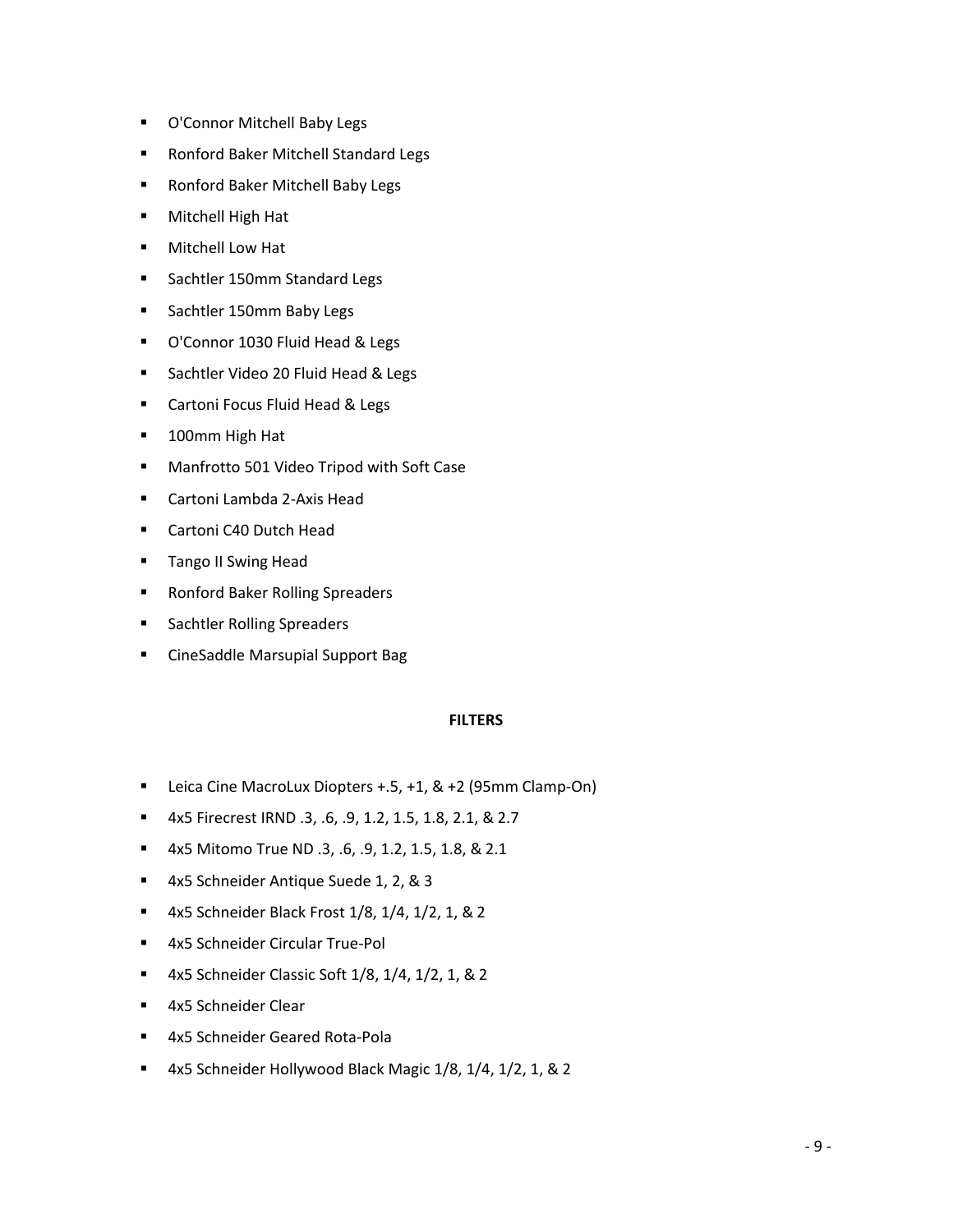- 4x5 Schneider ND .3, .6, .9, 1.2, 1.5, 1.8, & 2.1
- 4x5 Schneider ND Attenuator .3, .6, .9, 1.2, & 1.5
- 4x5 Schneider ND Hard Edge Horizontal .3, .6, .9, & 1.2
- 4x5 Schneider ND Soft Edge Vertical .3, .6, .9, & 1.2
- 4x5 Schneider Platinum IR ND .3, .6, .9, 1.2, 1.5, 1.8, & 2.1
- 4x5 Schneider Radiant Soft 1/4, 1/2, 1, 2, & 3
- 4x5 Schneider RHOdium FSND .3, .6, .9, 1.2, 1.5, 1.8, &2.1
- 4x5 Schneider True-Streak Blue 1mm, 2mm, 3mm, & 4mm
- 4x5 Schneider True-Streak Clear 1mm, 2mm, 3mm, & 4mm
- 4x5 Schneider True-Net Black 1, 2, & 3
- 4x5 Schneider True-Net Beige 1 & 2
- 4x5 Schneider True-Net Gray 1 & 2
- 4x5 Schneider 85
- 4x5 Tiffen Black Diffusion  $1/4$ ,  $1/2$ ,  $1$ ,  $2$ , & 3
- 4x5 Tiffen Black Pro-Mist 1/8, 1/4, 1/2, 1, 2, & 3
- 4x5 Tiffen Black Satin FX 1/8, 1/4, 1/2, 1, 2, & 3
- 4x5 Tiffen Chocolate 2
- 4x5 Tiffen Clear
- 4x5 Tiffen Digital Diffusion  $1/4$ ,  $1/2$ ,  $1$ ,  $2$ ,  $8$ ,  $3$
- 4x5 Tiffen Enhancing
- $\blacksquare$  4x5 Tiffen Fog 1/8, 1/4, 1/2, 1, 2, & 3
- 4x5 Tiffen Glimmerglass 1/8, 1/4, 1/2, 1, 2, & 3
- 4x5 Tiffen Gold Diffusion  $1/4$ ,  $1/2$ ,  $1$ ,  $2$ ,  $8$ ,  $3$
- 4x5 Tiffen IR ND .3, .6, .9, 1.2, 1.5, 1.8, & 2.1
- 4x5 Tiffen LLD
- 4x5 Tiffen Low Contrast 1/8, 1/4, 1/2, 1, 2, 3, 4, & 5
- 4x5 Tiffen ND .3, .6, .9, 1.2, 1.5, 1.8, & 2.1
- 4x5 Tiffen Pearlescent 1/8, 1/4, 1/2, 1, & 2
- 4x5 Tiffen Polarizer
- 4x5 Tiffen Pro-Mist 1/8, 1/4, 1/2, 1, 2, & 3
- 4x5 Tiffen Satin FX 1/2, 1, 2, & 3
- 4x5 Tiffen Smoque 1/8, 1/4, 1/2, 1, 2, & 3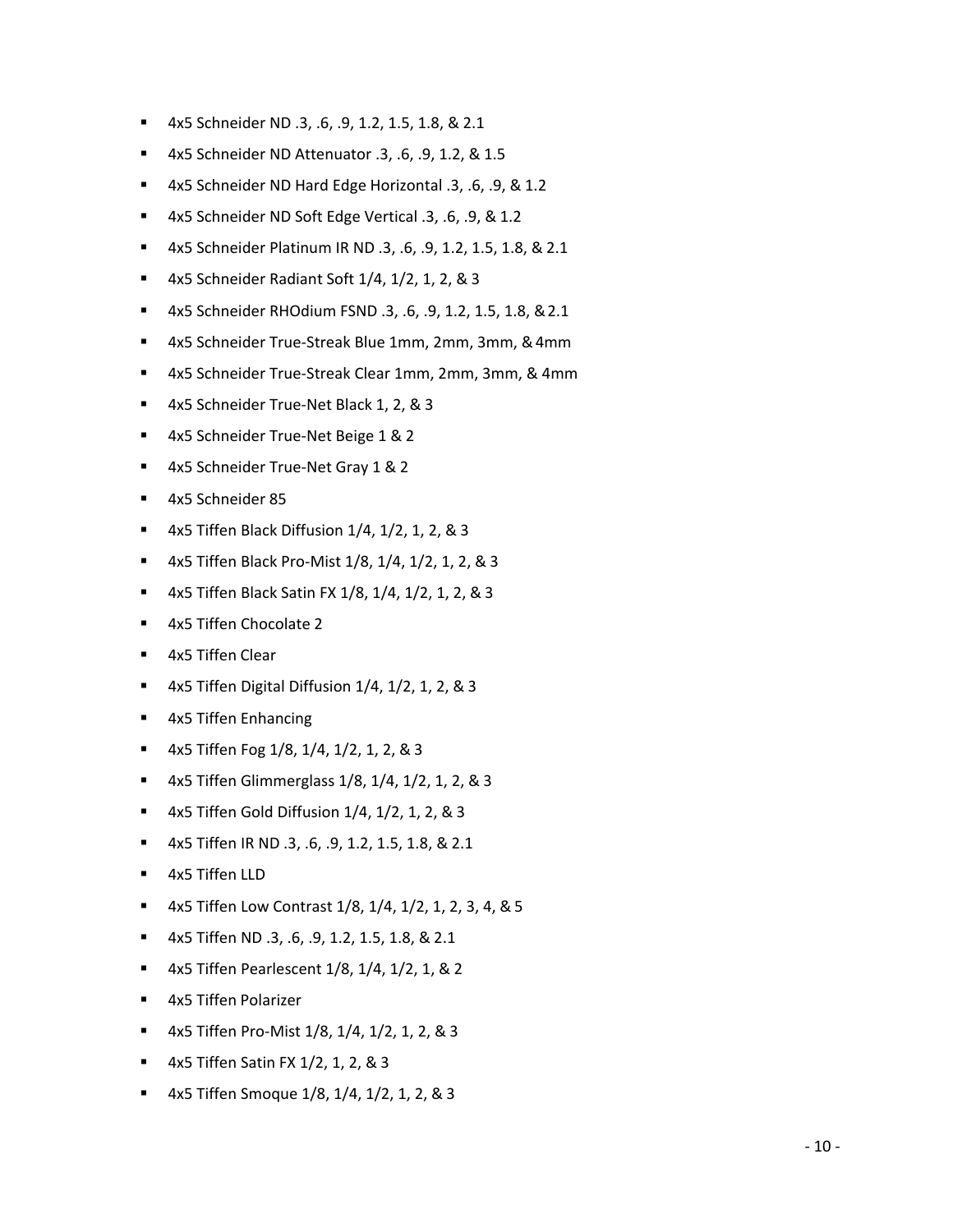- 4x5 Tiffen Soft FX 1/8, 1/4, 1/2, 1, 2, & 3
- 4x5 Tiffen Star 4 Point 2mm, 3mm, & 4mm
- 4x5 Tiffen Ultra Contrast 1/8, 1/4, 1/2, 1, 2, & 3
- 4x5 Tiffen Warm Pro-Mist 1/8, 1/4, 1/2, 1, & 2
- 4.5" Schneider Clear
- 4.5" Schneider Circular True Pola
- 4.5" Schneider Diopter 1/2, 1, 2, & 3
- 4.5" Tiffen ND .3, .6, .9, & 1.2
- 138mm Schneider ND .3, .6, .9, & 1.2
- 138mm Schneider Clear
- 138mm Schneider Circular True Pola
- 138mm Tiffen Polarizer
- 138mm Schneider Diopter Full 1/8, 1/4, 1/2, 1, 2, & 3
- 138mm Schneider Split Diopter 1/2, 1, 2, & 3
- 138mm Schneider 85
- 5x5 Schneider Geared Rota-Pola for MB-20
- 6x6 Firecrest IRND .3, .6, .9, 1.2, 1.5, 1.8, & 2.1
- 6x6 Mitomo True ND .3, .6, .9, 1.2, 1.5, 1.8, & 2.1
- 6x6 Schneider Geared Rota-Pola
- 6x6 Schneider ND .3, .6, .9, & 1.2
- 6x6 Schneider ND Soft Edge .3, .6, .9, & 1.2
- 6x6 Schneider ND Hard Edge .3, .6, .9, & 1.2
- 6x6 Schneider 85
- 6x6 Tiffen ND .3, .6, .9, 1.2, 1.5, 1.8, & 2.1
- 6x6 Tiffen IR ND .3, .6, .9, 1.2, 1.5, 1.8, & 2.1
- 6x6 Tiffen ND Soft Edge .3, .6, .9, & 1.2
- 6x6 Tiffen ND Hard Edge .3, .6, .9, & 1.2
- 6x6 Tiffen Glimmerglass 1/8, 1/4, 1/2, 1, 2, & 3
- 6x6 Schneider Hollywood Black Magic 1/8, 1/4, 1/2, 1, & 2
- 6x6 Tiffen Clear
- 6x6 Tiffen Low Contrast 1/2, 1, & 2
- 6x6 Tiffen Soft FX 1/2, 1, & 2